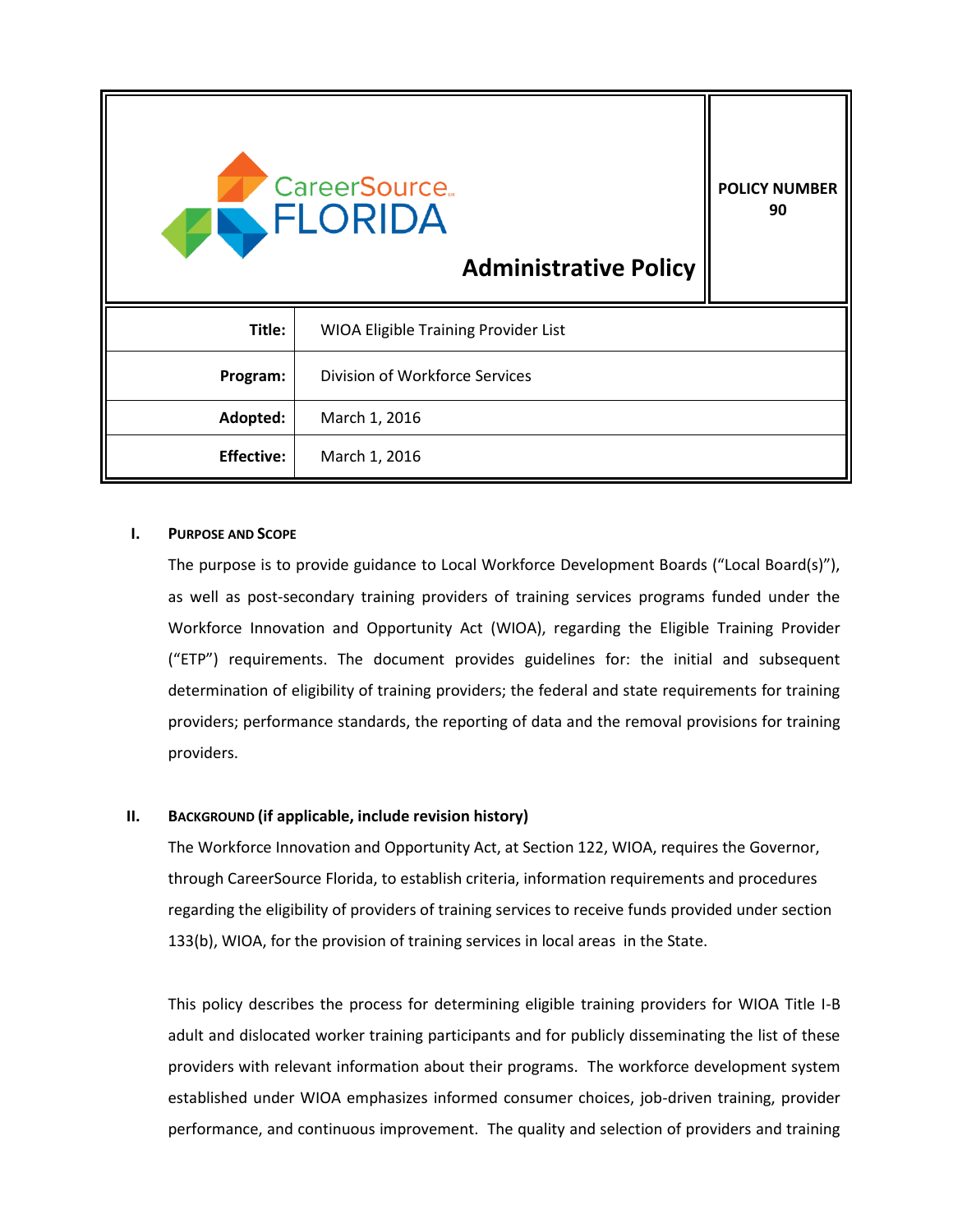services programs is vital to achieving these core principles. The State and Local Boards' Eligible Training Provider Lists ("ETPL") and the related eligibility procedures ensure the accountability, quality and labor-market relevance of training services programs that receive funds through WIOA title I-B. The State and Local Boards' ETPLs are also a means for ensuring informed customer choice for individuals eligible for training. In administering the eligible training provider process, the State and Local Boards must work to ensure that qualified providers, offering a wide variety of job-driven training programs, are available. The State and Local Boards' ETPLs are made publicly available online through Web sites and searchable databases as well as any other means the State and Local Boards use to disseminate information to customers. The ETPLs, easily available in an electronic format, are accompanied by relevant performance and cost information and are presented in a way that is easily understood, in order to maximize informed customer choice and serve all significant populations groups.

#### **III. AUTHORITY**

Workforce Innovation and Opportunity Act (WIOA), Sections 122, 133 WIOA Regulations, 20 CFR 680.400 et seq., Subpart D – Eligible Training Providers Florida Statutes, Chapter 445 – Workforce Innovation FS Chapter 1005 Florida Statutes, Chapter 1008 – Florida Education and Training Placement Information Program Nonpublic Postsecondary Education FAC6E – Commission for Independent Education FS Chapter 1008

**NOTE: Consistent with TEGL 41-14, this Administrative Policy requires all Local Boards to revise their policies for the selection and retention of Eligible Training Providers and Programs to be consistent with WIOA and this Policy no later than June 30, 2016.**

#### **IV. POLICIES AND PROCEDURES**

## **A. TRAINING PROVIDERS AND PROGRAMS SUBJECT TO ETP REQUIREMENTS**

Eligible providers of training services programs ("ETP") are entities that are eligible to receive WIOA title I-B funds for adult and dislocated worker participants who enroll in training services programs through "Individual Training Accounts" ("ITA"). ITAs may also be used for WIOA Title I Youth funds to provide training to older, out-of-school youth, ages 18 to 24. To be eligible to receive training funds under Section 133(b), WIOA, the ETP shall be: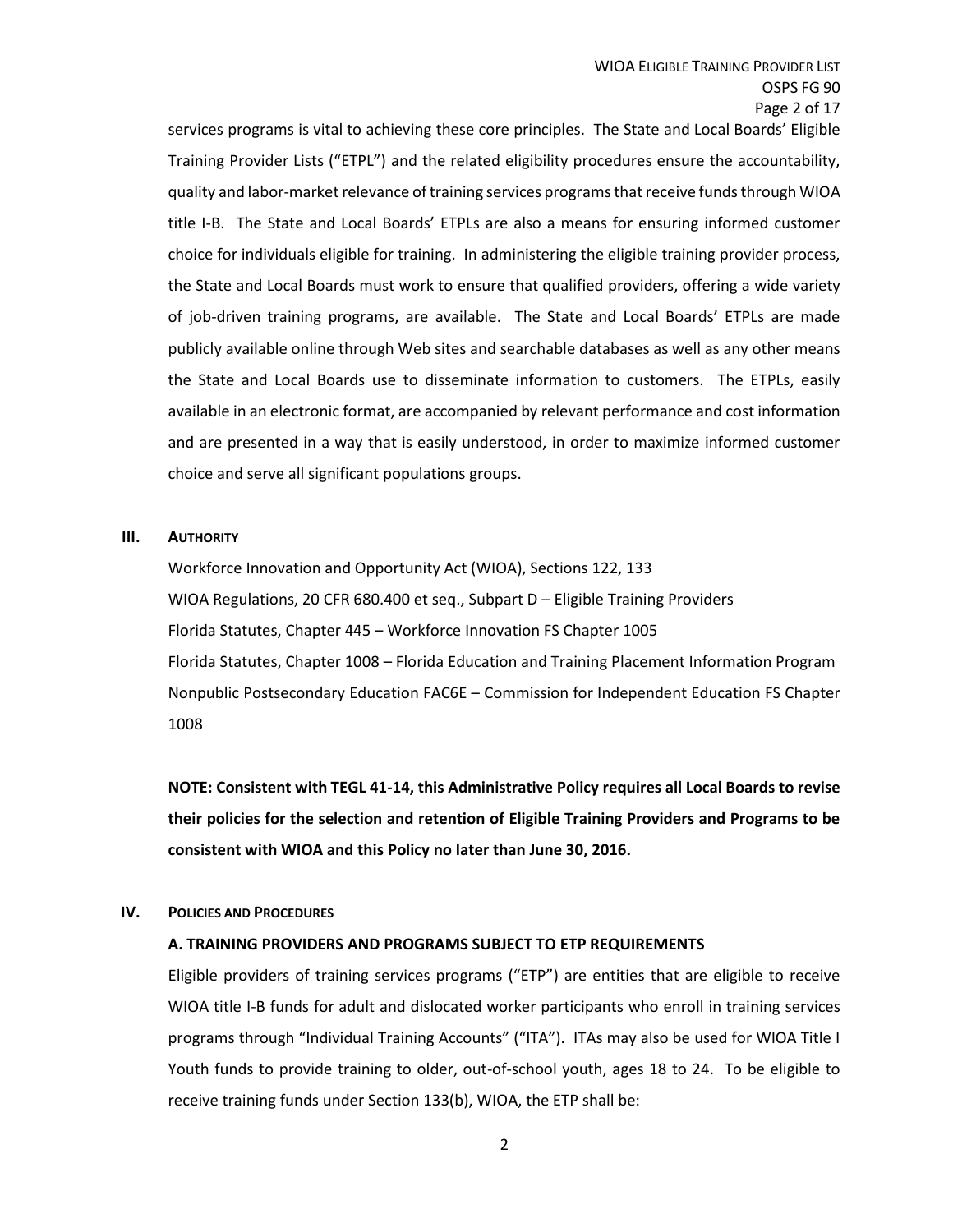## **1. Higher Education**

An institution of higher education that provides a program that leads to a recognized postsecondary credential, or;

### **2. Apprenticeship programs**

An entity that carries out programs registered under the Act of August 16, 1937 (commonly known as National Apprenticeship Act (NAA) (50 Stat. 664, chapter 663; 29 U.S.C. 50 et seq.), or;

## **3. Other public/private providers**

Other public or private providers of training services programs, which may include joint labormanagement organizations, pre-apprenticeship programs and occupational/technical training, or;

## **4. Adult education and literacy activities**

Providers of adult education and literacy activities under title II if such activities are provided in combination with occupational skills training.

## **5. Targeted Occupation List (TOL) Compliance**

With the exception of V(B)(2) training providers, all other training providers' programs shall be for training for occupations on the applicable Local Board TOL, current at the time of training, to be eligible to receive training funds under Section 133(b), WIOA.

# *Note: A public or private school district that maintains AdvancED/SACS accreditation and provides occupational skills training in combination with a high school diploma may be an eligible training provider.*

## **B. ELIGIBILITY UNDER WIOA**

Of those eligible training providers limited in section  $V(A)(1-4)$ , training providers fall into three categories: those already eligible; those that are exempt, and; non-exempt providers not previously eligible under WIA.

## **1. Training Providers Already Eligible Before The Transition Period:**

Training providers eligible to provide training services programs under chapter 5 of subtitle B of title I of the Workforce Investment Act of 1998 (WIA) before the effective starting date of this Policy may continue to provide services up to and during the transition period, but are required to apply for "Continued Eligibility" and be approved before the end of the transition period (June 30, 2016). (See Sections V(E&L)). (Caveat: Those institutions, such as state universities and state colleges, which were "exempt" under WIA are no longer exempt under WIOA except as defined below.) The eligibility of the providers will be determined under the application procedure for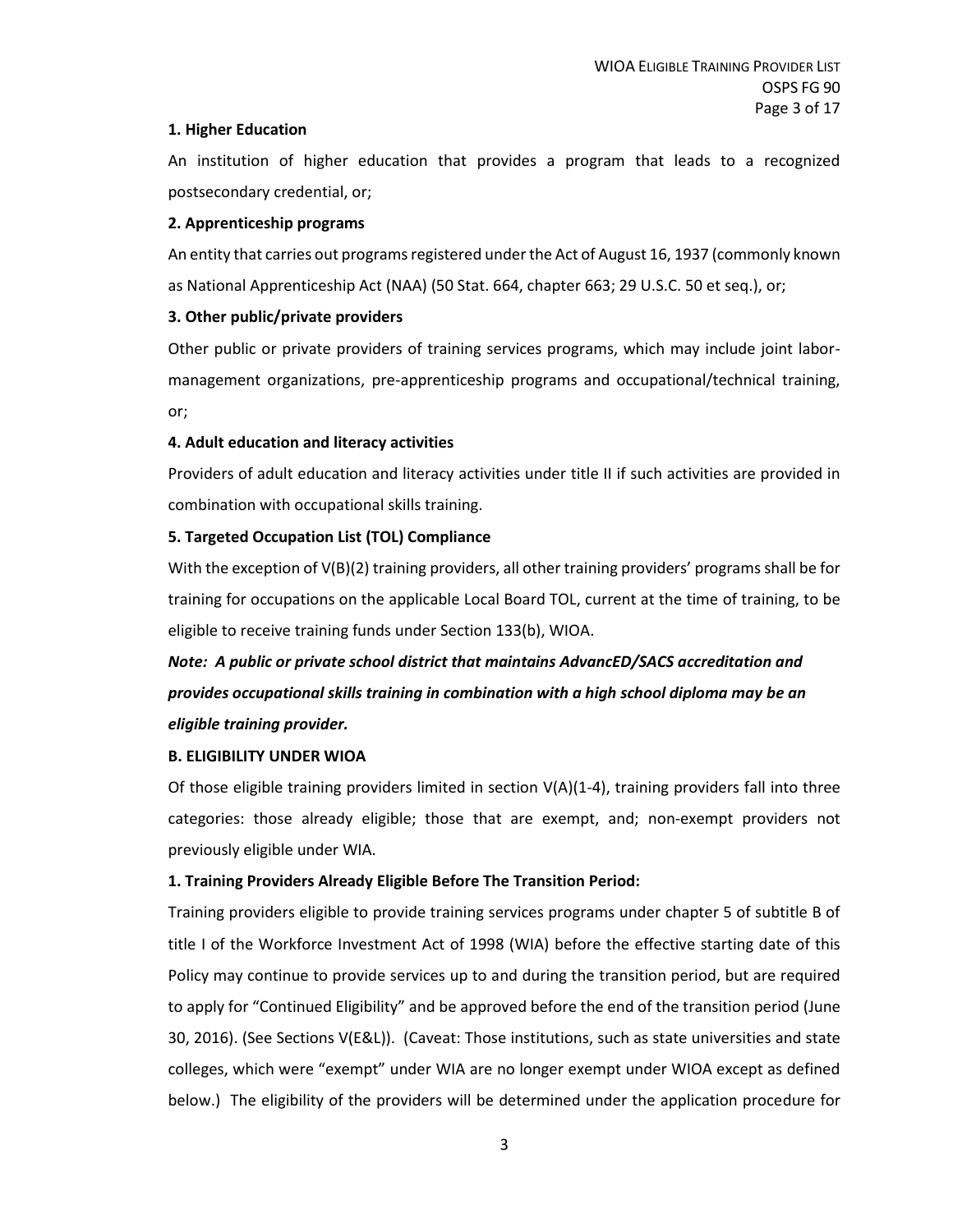"Continued Eligibility" established by CSF—on behalf of the Governor—as described below in section V(E).

## **2. Exempt Eligible Training Providers:**

Entities that carry out apprenticeship programs registered under the National Apprenticeship Act (NAA) (50 Stat. 664, chapter 663; 29 U.S.C. 50 et seq.) are exempt from "Initial" and "Continued Eligibility" application procedures under V(C) and V(E). Registered apprenticeship programs are to be included and maintained on the Eligible Training Providers List (ETPL) as long as the corresponding program remains registered and will remain on the ETPL until it is deregistered or until the registered apprenticeship program notifies DEO in writing that it no longer wants to be included on the ETPL. Exempt eligible training providers shall not be subject to section V(J).

### **3. Non-exempt Providers Not Previously Eligible Under WIA.:**

Entities that do not fall under the above two categories must apply through the "Initial Eligibility" application procedure (see below) for listing on the ETPL through the appropriate Local Board(s). **Note:** when a postsecondary educational institution or an entity providing apprenticeships offers training services programs that do not meet the requirements under the criteria listed above (as examples; not degree or certificate-based, or not a registered apprenticeship), they must also apply through the "Initial Eligibility" application procedure in section V(C)(3).

## **C. INFORMATION REQUIREMENTS TO ESTABLISH "INITIAL ELIGIBILITY"**

## **1. Initial Eligibility Pursuant To WIA**

Providers of training services programs who are not currently eligible may seek eligibility pursuant to the Workforce Investment Act of 1998 ("WIA") eligibility requirements (as set forth in the Local Plans of the Local Boards to which the provider is applying) before the effective starting date of this Policy.

## **2. Initial Eligibility Pursuant To WIOA Starting January 1, 2016**

Providers of training services programs who are not eligible on the effective starting date of this Policy shall seek eligibility pursuant to the Workforce Innovation and Opportunity Act ("WIOA") "Initial Eligibility" requirements (as well as the criteria of the Local Boards to which the provider is applying). Providers of training services programs seeking "Initial Eligibility" receive "Initial Eligibility" for only one (1) full year, after which they may seek "Continued Eligibility". The provider shall supply verifiable program-specific performance information pursuant to criteria established by the Local Board for the Local Area in which the provider applies to provide training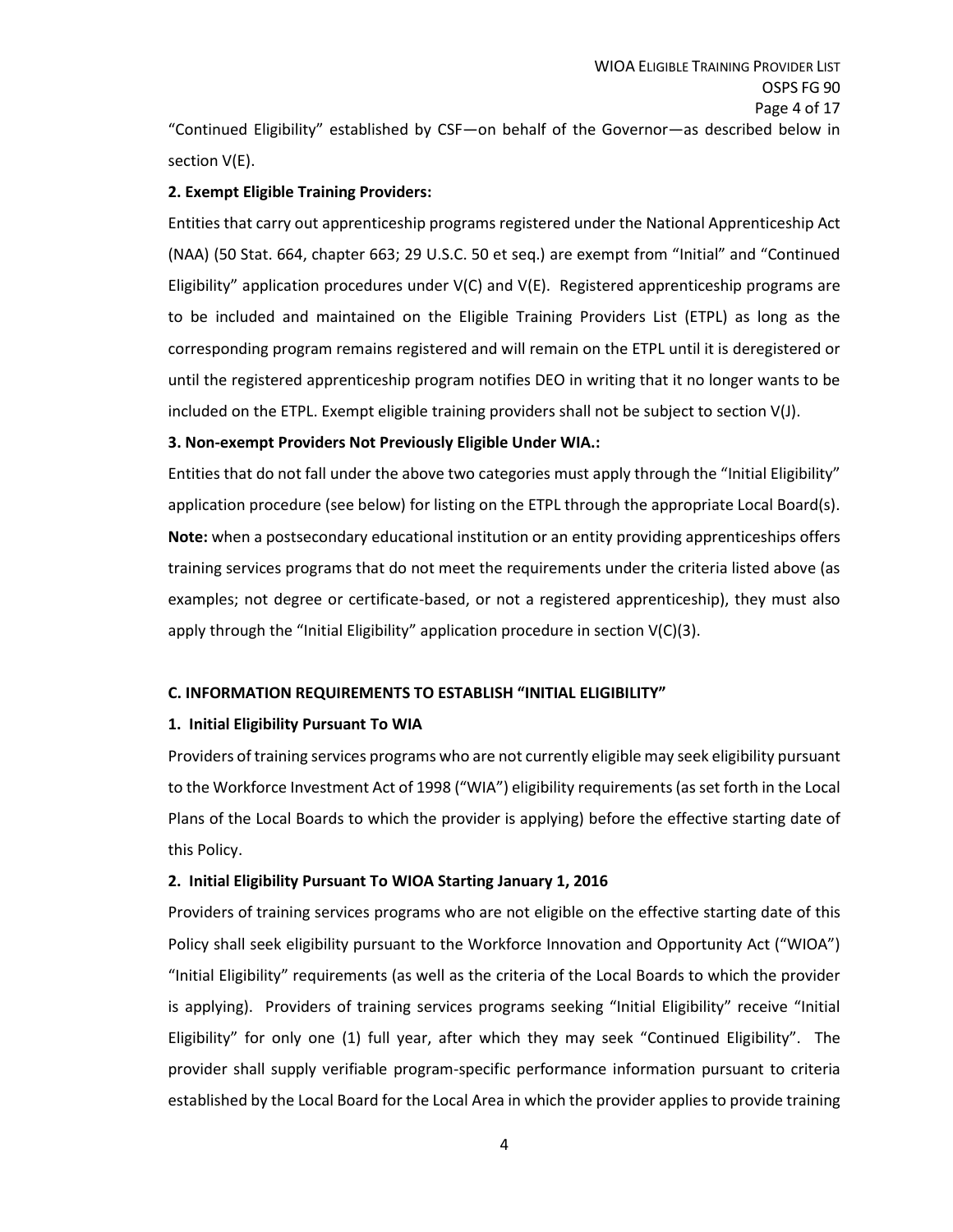services programs. Such information shall support the provider's ability to serve participants under section 122, WIOA. Such information shall include as a minimum, but is not limited to:

a. Verification the provider is licensed, certified, or otherwise authorized under Florida law to provide training services programs. (This applies to in-state and out-of-state providers.)

b. A detailed description of each training services program the applicant intends to provide.

c. Information on the cost of attendance, including, but not limited to, tuition and fees.

d. Whether the training program leads to an industry-recognized credential, including recognized postsecondary credential, identifying that credential.

e. Whether the credential can be stacked with other credentials as part of a sequence to move an individual along a career pathway or up a career ladder.

f. Whether the provider has developed the training in partnership or collaboration with a business or industry (identifying the business or industry).

g. Identify the in-demand industry sectors and occupations which best fit with the training program.

h. A description of the prerequisites or skills and knowledge required prior to the commencement of training.

i. Verification the training program is for an occupation on the Local Area TOL.

#### **3. Application:**

a. Except for V(B)(2) training providers (registered apprenticeships), all applications for WIOA "Initial Eligibility" must be submitted to each of the Local Boards for which the training provider wants to provide training services. The training provider must specifically identify the program(s) it intends to provide for each Local Area. The training provider shall provide the information described in subparagraph V(C)(2)(a through i) above to the Local Board in a manner that will permit the Local Board to make a decision on inclusion of the training provider on the Local ETPL.

b. A provider that receives "Initial Eligibility" under this paragraph for any program shall be subject to all the requirements for that program even after such "Initial Eligibility" expires.

c. Registered apprenticeship programs are not subject to the "Initial Eligibility" criteria or application requirements. While registered apprenticeships are automatically eligible, not all registered apprenticeship programs may want to be included on the list. Registered apprenticeship programs shall automatically be included on the State ETPL until such time as the

5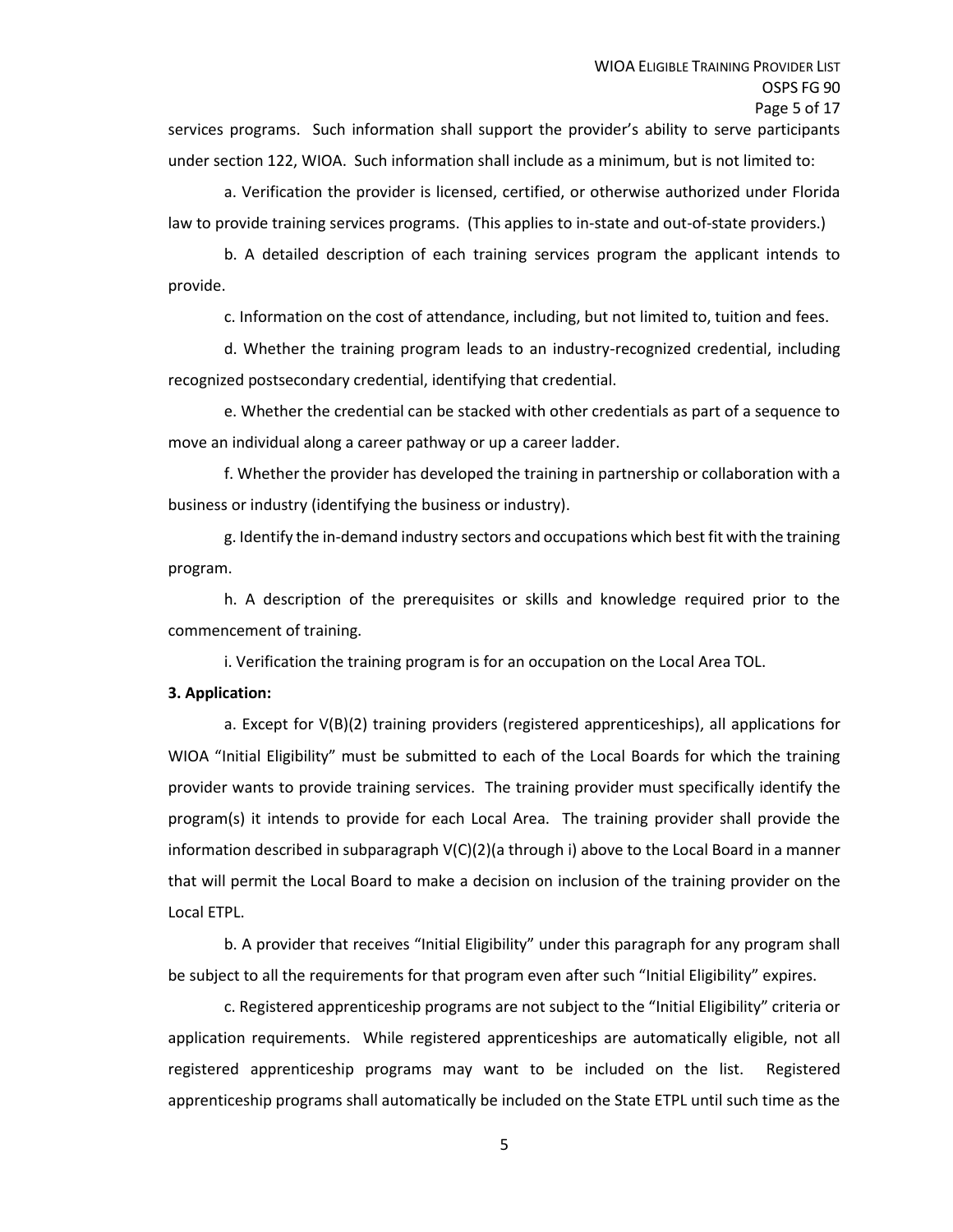program: 1) loses its registration; or 2) notifies DEO in writing that it wants to be removed from the ETPL.

#### **4. Future Online Applications**

It is DEO and CSF's intent to create a single online resource for training providers to submit their applications to one or more Local Boards. When the online system is created, this Policy shall be amended accordingly. Until then, each Local Board shall establish its own local application procedures for Initial Eligibility and Continued Eligibility training providers (similar to how training providers' applications were processed under WIA.)

### **D. ADDITIONAL ELIGIBILITY INFORMATION AND CRITERIA FOR LOCAL AREAS**

## **1. Additional Eligibility Information And Criteria**

Pursuant to section 122(b)(3), WIOA, a Local Board, through local policy, may establish additional criteria and required information for program eligibility within its Local Area. This may include setting required levels of performance as criteria for training providers (and their programs) to become or remain eligible to provide training services programs in that Local Board's particular Local Area. Training providers are advised that the same program(s) approved for some Local Areas may be denied for other Local Areas based on local criteria and/or need. Only the training providers and training provider programs approved by the Local Boards will be listed as part of the ETPL.

## **2. Local Board ETPL Policy and Procedures**

Local Boards must establish a local ETPL Policy and Procedures for the approval of providers and programs that includes (but is not limited to):

a. The method for public notification of the local approval process for the approval of eligible training providers, and'

b. Any local criteria which is in addition to the WIOA-required criteria for Initial Eligibility and Continuing Eligibility training providers, and;

c. The process for adding and deleting training providers and training provider programs to or from the local ETPL, and;

d. The process for posting local policies pertaining to the approval or disapproval of training providers and training provider programs on the local websites, and;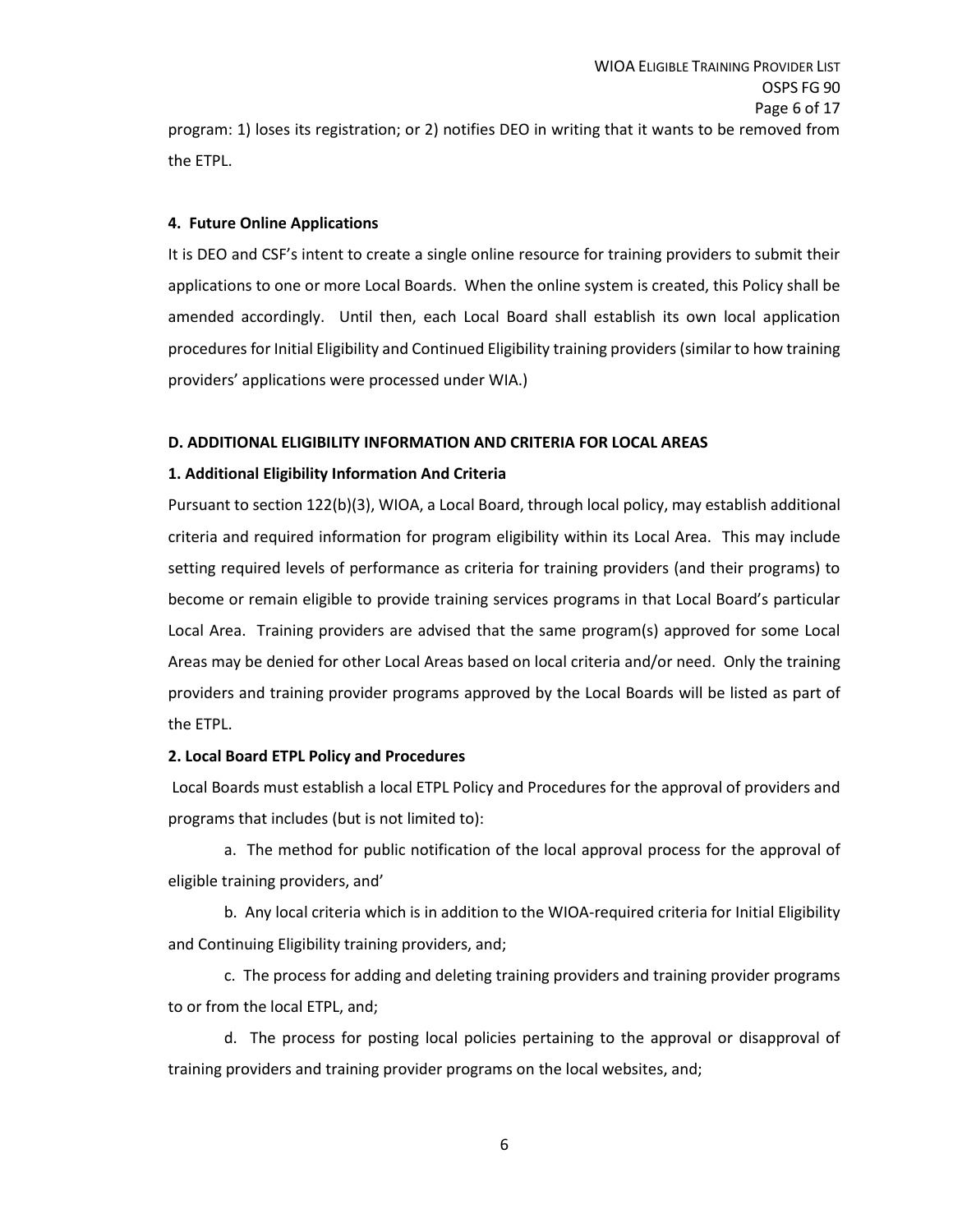e. The process for listing of approved training providers and training provider programs, the listing of the local ETPL and the listing of the State ETPL on the One-Stop website, and;

f. The process for the Local Board listing, solely at the Local Board's discretion, on its local ETPL, training providers and training provider programs approved elsewhere in Florida when the training provider has not applied in that Local Area provided they meet the Local Board's needs and criteria.

#### **E. INFORMATION REQUIREMENTS TO ESTABLISH "CONTINUED ELIGIBILITY"**

#### **1. Two-Year Renewals**

After a training provider has: 1. completed the "Initial Eligibility" period of at least one (1) full year, or; 2. successfully applied under the initial implementation of this Policy as a training provider eligible under V(B)(1), all eligible training providers must submit applications for "Continued Eligibility" every two years to maintain their eligibility. Applications for "Continued Eligibility" must be submitted three (3) months before eligibility expires (except for the initial implementation of this Policy). Once on the ETPL, the "Continued Eligibility" application is required. Removal from the ETPL for a period of time does not return the training program to an "Initial Eligibility" status unless, pursuant to section V(I) ("Enforcement"), the training provider's "Continued Eligibility" status was removed.

## **2. Information**

Each "Continued Eligibility" applicant shall supply the following information:

a. Verification the provider is licensed, certified, or otherwise authorized under Florida law (if applicable) to provide training services programs. This applies to in-state and out-of-state providers. If an out-of-state provider, Attachment 2 also applies. A section V(B)(1) training provider is exempt from providing verification unless its license, certification or authorization status has changed since its last application.

b. The total number of persons enrolled in the program.

c. The total number of participants enrolled in the program.

d. The total number of persons completing in the program.

e. The total number of participants completing the program.

f. The total number of persons awarded a Recognized Postsecondary Credential (or other credential, if applicable),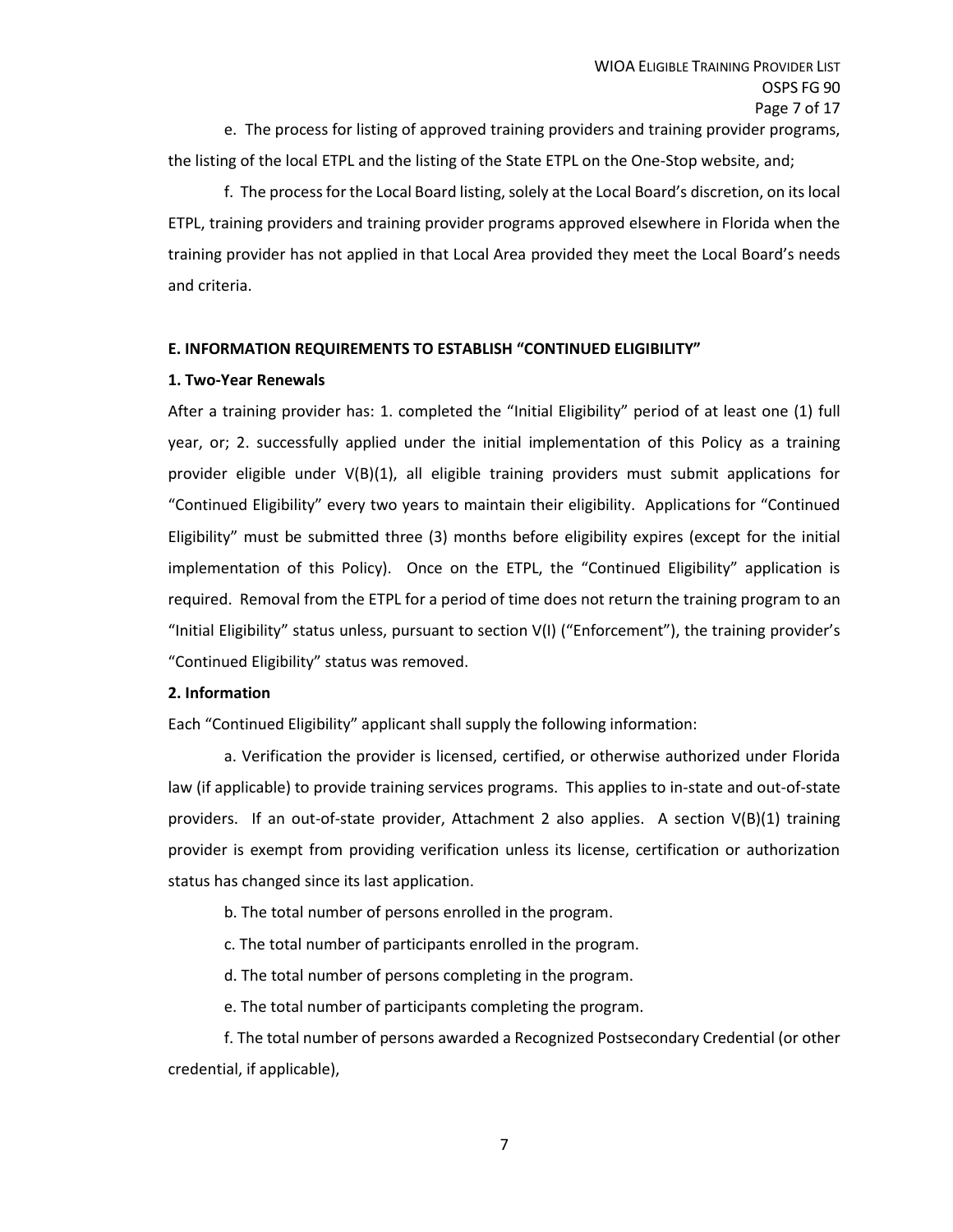g. The total number of participants awarded a Recognized Postsecondary Credential (or other credential, if applicable.)

h. The total number of persons employed after completing in the program.

i. The total number of participants employed after completing the program.

j. Information on cost of attendance, including costs of tuition and fees, for participants completing the program.

k. Information on Recognized Postsecondary Credentials (or other credential, if applicable) received by such participants.

l. Whether the credential can be stacked with other credentials as part of a sequence to move an individual along a career pathway or up a career ladder.

m. Description of how the provider will ensure access to training services programs throughout the State, including in rural areas, and through the use of technology (if applicable).

n. Description of how the training services programs serve individuals who are employed and individuals with barriers to employment.

o. Information reported to State agencies with respect to Federal and State training services programs (other than the program carried out under this subtitle), including one-stop partner programs.

p. Such other factors as a Local Board determines are appropriate to ensure:

i) the accountability of the providers;

ii) that the one-stop centers in the State will ensure that such providers meet the needs of local employers and participants;

iii) the informed choice of participants among training services providers; and

iv) see section V(D) above

#### **3. Florida Education And Training Placement Information Program ("FETPIP") Information**

Those training providers who have reported any of the above information to FETPIP may utilize FETPIP information in their applications.

#### **4. Application**

a. Except for V(B)(2) training providers (registered apprenticeships), all applications for WIOA "Continued Eligibility" must be submitted to each of the Local Boards for which the training provider wants to provide training services. The training provider must specifically identify the program(s) it intends to provide for each Local Area. The training provider shall provide the information described in subparagraph V(E)(2)(a through p) above to the Local Board in a manner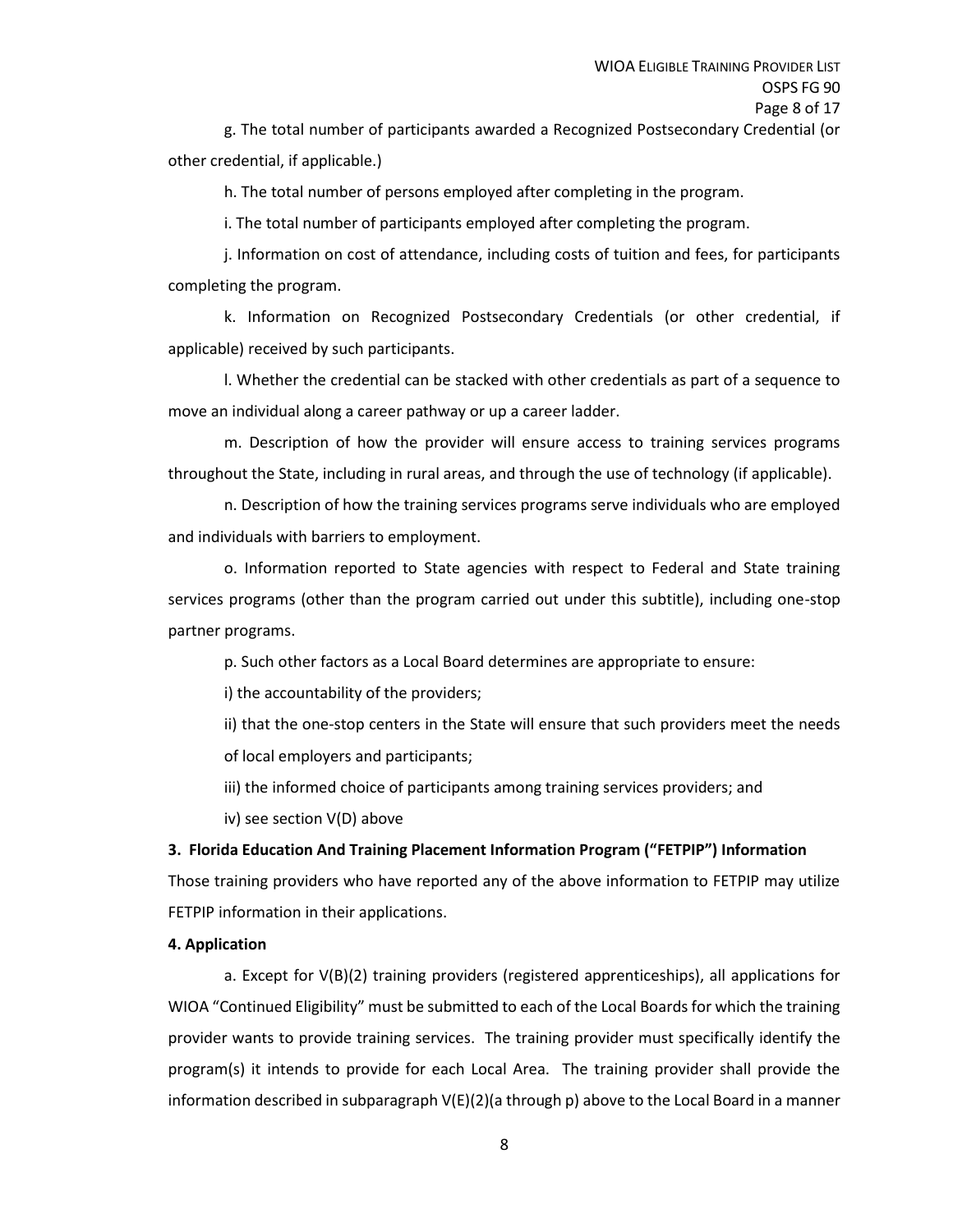that will permit the Local Board to make a decision on inclusion of the training provider on the Local ETPL. A provider that receives "Continued Eligibility" under this paragraph for any program shall be subject to all the requirements for that program even after such "Continued Eligibility" expires.

b. Registered apprenticeship programs who chose to remain on the ETPL are not subject to the "Continued Eligibility" application process.

#### **F. MINIMUM PERFORMANCE TARGETS**

During program year 2016, while the ETPL Policy will not impose state-wide minimum performance targets as eligibility criteria for training programs to remain on either the State or Local ETPL, a Local Board, at its discretion, may continue (or commence) to apply Local Area performance standards (or "targets') as part of its local ETP criteria. Performance information for each program will be posted on the ETPL to help consumers make an informed decision. Once the transition from WIA to WIOA is complete, this Policy may be revised to establish minimum performance targets, by the State for statewide application or by Local Boards for Local Area application, in order for training providers and their programs to remain on the State or Local Area ETPL.

#### **G. EXCEPTIONS TO THE ETPL POLICY REQUIREMENTS**

There are exceptions to the required use of the ETPL for ITA funded training. In situations covered by these exceptions, a contract for services may be used to provide for training instead of the ETPL.

**1. Work-Based Training** On-the-job ("OJT") training, customized training, incumbent worker training, internships, paid or unpaid work experience and transitional employment are not included in the ETPL and therefore are not subject to the eligibility requirements. Local Boards are required to identify their criteria for selecting such contractors in local policy in their Local Plans and any performance information required by the State will be specified in the specific policies for those types of training.

#### **2. Insufficient Number of Providers**

Where a Local Board determines there are an insufficient number of eligible providers in the Local Area to accomplish the purpose of an ITA, the Local Board may use providers not on the ETPL only if the Local Board uses a process for training provider selection previously approved in its Local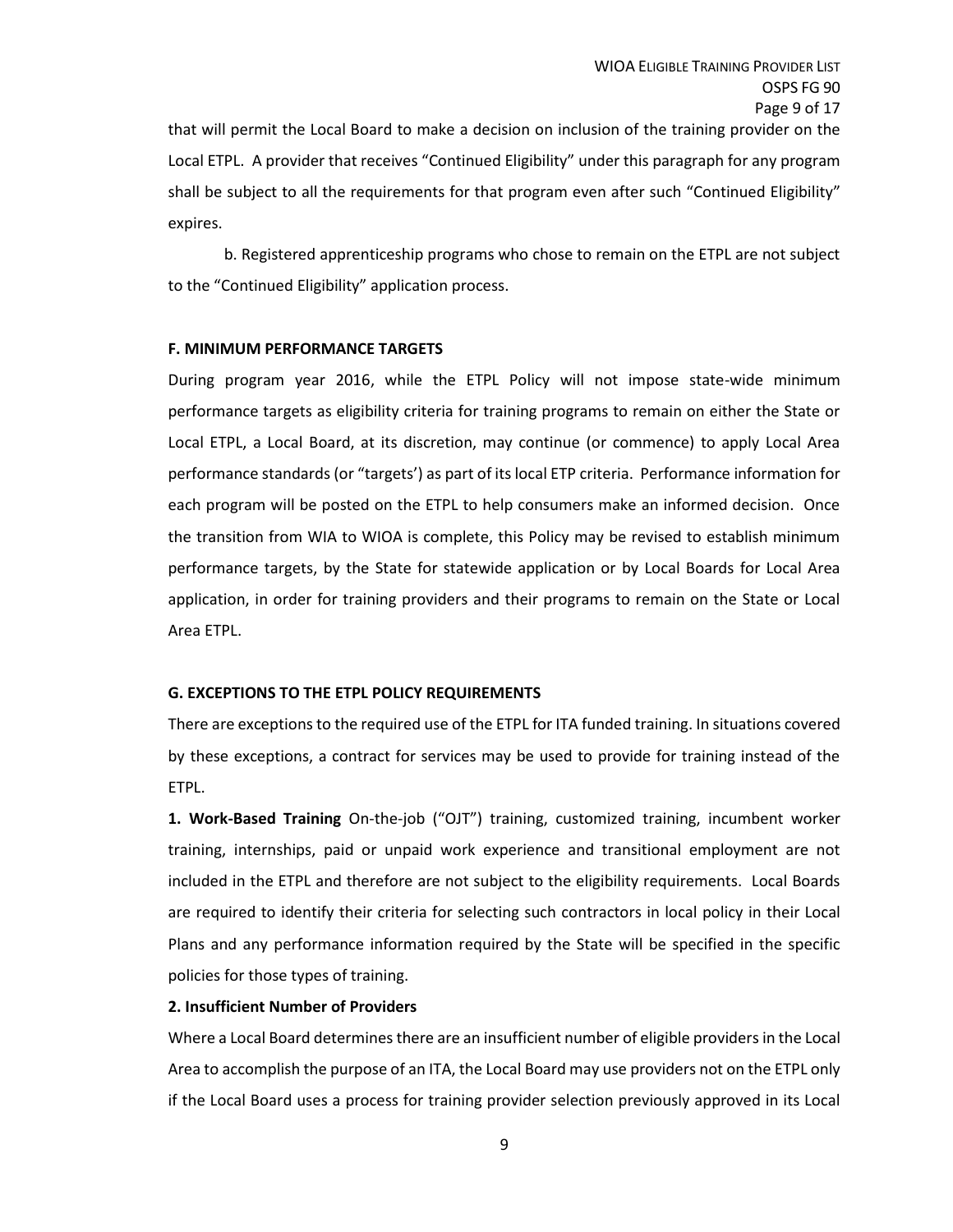Plan. The Local Plan must describe how this determination is to be made and the process for contracting training service providers.

## **H. ELIGIBLE TRAINING PROVIDER LIST AND INFORMATION TO ASSIST PARTICIPANTS IN CHOOSING PROVIDERS**

## **1. Eligible Training Provider List**

DEO shall annually prepare on or before January 31 of each year a Florida statewide Eligible Training Provider List from the information received from the Local Boards' selection of ETPs. The ETPL may be updated during the year at DEO's discretion. In order to facilitate and assist participants in choosing employment and training activities and in choosing providers of training services programs, the Local Board shall ensure there is an appropriate number of ETPs offering program(s) in the Local Area. Each participant shall be given access to "accompanying information" identifying the recognized postsecondary credential offered by the provider and other appropriate accompanying information as described in section V(H)(2). The ETPL shall be provided to all the Local Boards in the State, and made available to such participants and to members of the public through the one-stop delivery system in the State.

## **2. Accompanying Information.**

The accompanying information shall include, but is not limited to:

a.) with respect to eligible training providers described in subparagraphs  $V(E)(1)$ , ["Continued Eligibility"], information listed in section  $V(E)(2)(a-l)$  and Attachment 1 supplied by such providers, disaggregated by local areas served;

b.) with respect to training providers described in subsection V(C)(2), ["Initial Eligibility"], information listed in section  $V(C)(2)(a-i)$  supplied by such providers, disaggregated by local areas served.

c.) such other information as the Local Board determines to be appropriate.

## **3. Availability And Limitation.**

The ETPL and the accompanying information shall be made available to such participants and to members of the public through the one-stop delivery system in the State. In carrying out the requirements of this subsection, no personally identifiable information regarding a student, including a Social Security number, student identification number, or other identifier, may be disclosed without the prior written consent of the parent or student in compliance with section 444 of the General Education Provisions Act (20 U.S.C. 1232g).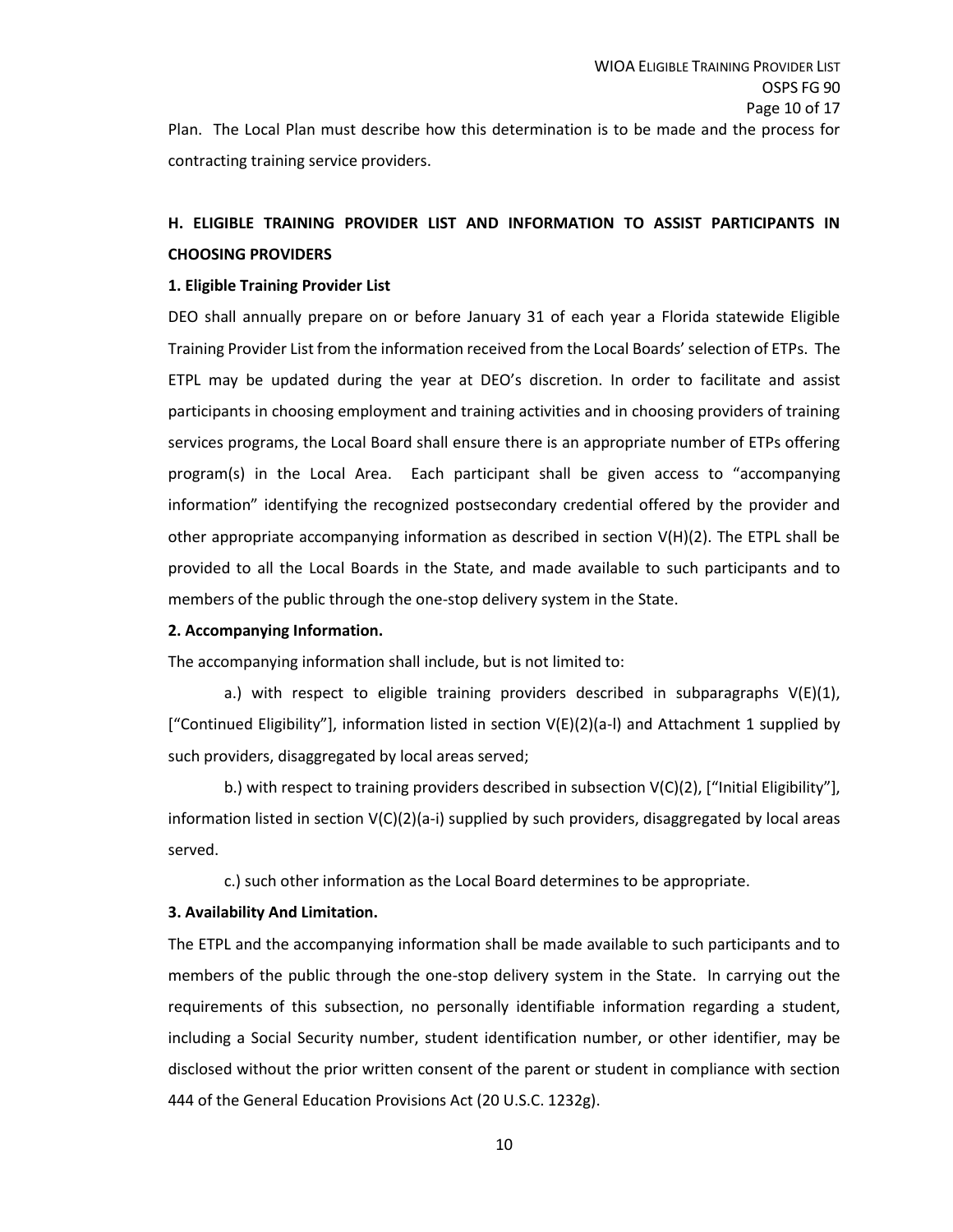#### **4. Public Opportunity To Comment**

In establishing criteria, information requirements, procedures, and the list of eligible providers, both the State for the state policy/statewide ETP list and the Local Boards for the Local Area policy/Local Area ETP list shall provide an opportunity for interested members of the public to make recommendations and submit comments regarding such criteria, information requirements, procedures, and list.

#### **I. ENFORCEMENT**

#### **1. Supplying Inaccurate Information**

Upon a determination that a provider of training services programs, or an individual providing information on behalf of the provider, violated this Policy or WIOA (or title I of the Workforce Investment Act of 1998, as in effect on the day before such date of enactment of WIOA) by supplying inaccurate information, the eligibility of such provider to receive funds under chapter 3 shall be terminated for a period of time that is not less than 2 years and the provider's program shall be removed from the ETPL for the same length of time. The provider may be excused if the supplying of inaccurate information was unintentional but the burden of proof of that defense is upon the provider.

#### **2. Substantial Violation**

Upon a determination that a provider of training services programs substantially violated a requirement or requirements under this Policy or under WIOA (or title I of the Workforce Investment Act of 1998, as in effect on the day before such date of enactment of WIOA), the eligibility of such provider to receive funds under chapter 3 (as stated in section  $122(f)(1)(B)$ , WIOA) for the program involved shall be terminated for a period of not less than 2 years and the provider's program shall be removed from the ETPL for the same length of time. "Substantial Violation" may be construed to be one or more egregious violations in a short period of time or numerous minor violations over a longer period of time.

#### **3. Removal**

A training provider or its programs may be removed for failing to comply with this Policy, WIOA, State of Florida and/or Local Area requirements, or when the training program is no longer needed or desired, or for cause. "For cause" shall include, but not be limited to, engaging in fraud or other criminal acts, incapacity, unfitness, neglect, incompetence, irresponsibility, misfeasance, malfeasance, nonfeasance or lack of performance.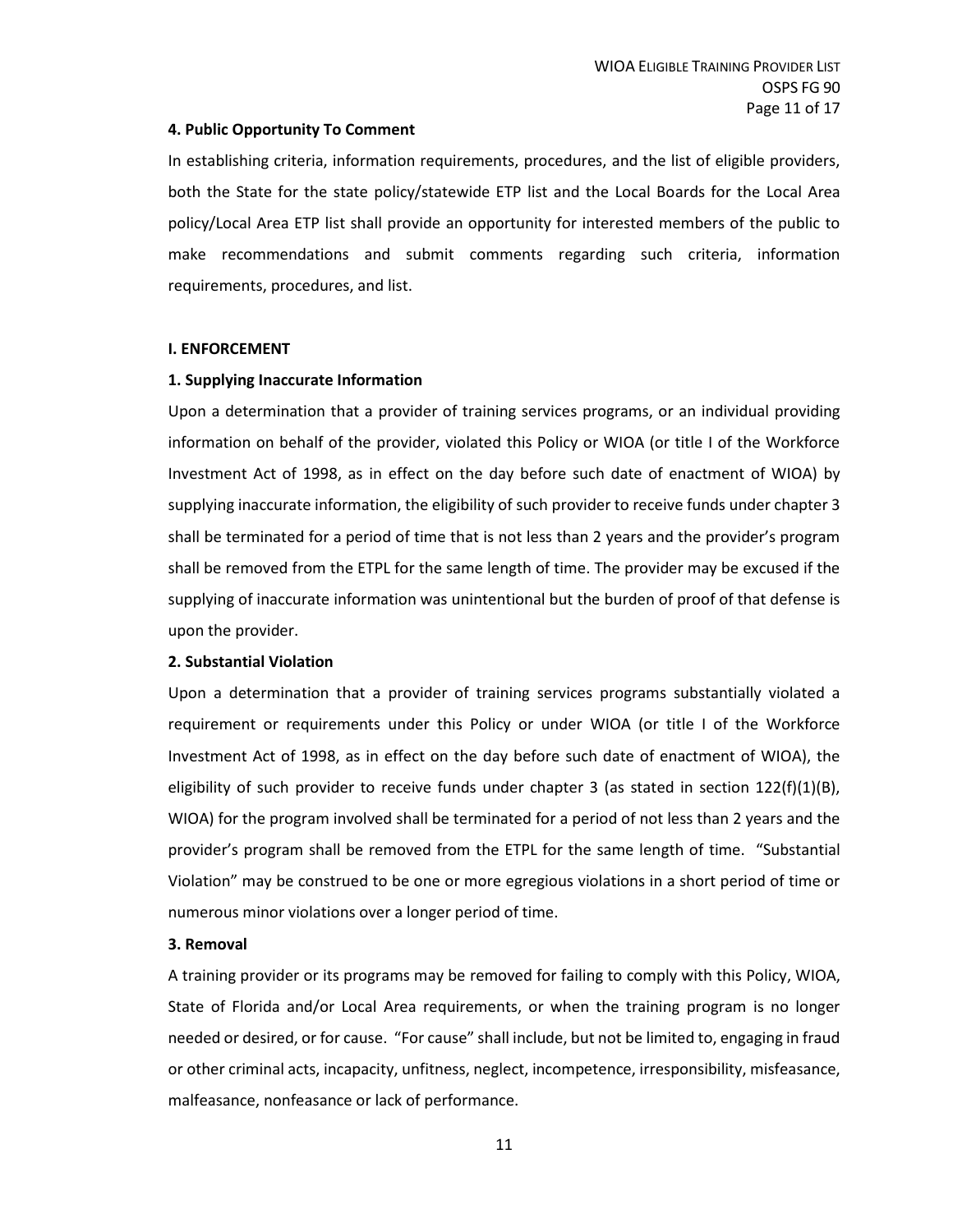## **4. Unlawful Remuneration**

An ETP's offer of unlawful remuneration to attract participants shall result in the eligibility of such provider to receive funds under chapter 3 (as stated in section 122(f)(1)(B), WIOA) for the program involved to be terminated for a period of not less than 2 years and the provider's program shall be removed from the ETPL for the same length of time.

## **5. Repayment**

A provider of training services programs whose eligibility is terminated under paragraph (1), (2) or (3) shall be liable for the repayment of funds received under chapter 5 of subtitle B of title I of the Workforce Investment Act of 1998, as in effect on the day before such date of enactment, or "chapter 3 of this subtitle" (as stated in section  $122(f)(1)(C)$ , WIOA) during a period of violation described in such subparagraph.

## **5. "Continued Eligibility" Status May Be Removed**

A "Continued Eligibility" provider of training services programs whose eligibility is terminated under paragraph (1), (2) (3) or (4) may, at DEO's discretion, lose its status as a "Continued Eligibility" training provider (see section  $V(E)(1)$ ) and may be required to reapply as an "Initial Eligibility" training provider before being allowed to provide services.

## **6. Construction**

The above subsections  $V(1)(1-5)$  shall be construed to provide remedies and penalties that supplement, but shall not supplant, civil and criminal remedies and penalties specified in other provisions of law.

## **J. COLLECTION AND DISSEMINATION OF INFORMATION**

## **1. ETP Reports To FETPIP and EFM**

ETPs must report participants' data for each approved program to the Florida Education & Training Placement Information Program (FETPIP) pursuant to section 445.004(9)(e) and the Employ Florida Marketplace (EFM) once accommodations have been completed for reporting. Florida law requires that educational and workforce training providers report student/participant performance data for each of their training programs to FETPIP. Florida school districts, community colleges, state colleges and state universities report their data directly to FETPIP. Other institutions that wish to be approved as a WIOA ETP must become licensed with the Commission for Independent Education (CIE), when applicable, which coordinates the gathering and analysis of student performance data with FETPIP. Institutions providing secondary training,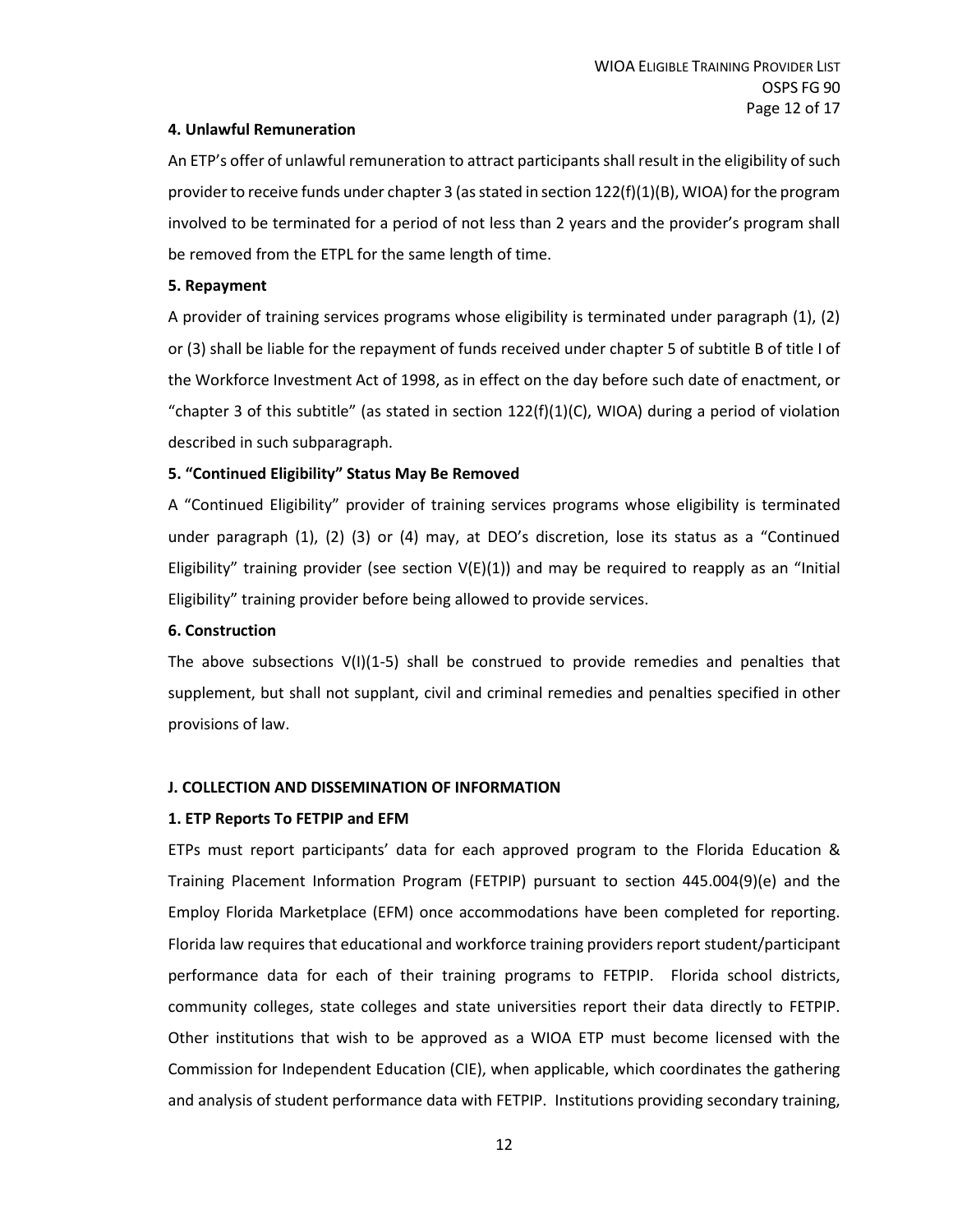AdvancED/SACS accreditation as a secondary public or private school district.

#### **K. APPEALS**

For an appeal from any decision made by a Local Board, the appellant shall follow the appeals procedure established in its Local Plan by the Local Board making the decision. For an appeal from any decision made at the State level, the appellant shall follow the appeals procedure established by DEO.

#### **L. TRANSITION PERIOD FOR IMPLEMENTATION**

CareerSource Florida, DEO and the Local Boards shall implement the requirements of this Policy in a timely manner after the date of enactment of WIOA on July 22, 2014. Pursuant to TEGL 41- 14, Change 1, providers eligible on July 22, 2014 to provide training services programs under chapter 5 of subtitle B of title I of the Workforce Investment Act of 1998, (WIA) may continue to be eligible to provide such services until June 30, 2016. Providers seeking eligibility after July 22, 2014 up to the effective starting date of this Policy shall continue to use the application and approval process used under WIA. Pursuant to TEGL 41-14, Change 1, there shall be a transition period starting on the effective starting date of this Policy and ending June 30, 2016 in which all Section V(E) training providers ("Continued Eligibility" training providers) shall submit and have their applications approved under this Policy. "Continued Eligibility" training providers whose applications has not been approved by close of business June 30, 2016 must cease providing training services until such time as their applications are approved under this Policy. Those training providers seeking "Initial Eligibility" are not affected by this transition period and may apply for "Initial Eligibility" at any time starting on the effective starting date of this Policy.

#### **V. DEFINITIONS**

**A. CareerSource Florida ("CSF"):** CareerSource Florida is the principal workforce policy organization for the State of Florida. When mentioned in this policy, it is understood that CSF is acting on behalf of the Governor as provided in Section 101(d), WIOA.

**B. Credential:** a formalized recognition (such as a certificate or certification) of an individual's attainment of measurable technical or occupational skills necessary to obtain employment or advance within an occupation., the technical or occupational skills being generally based on standards developed and/or endorsed by employers. A credential can be stacked with other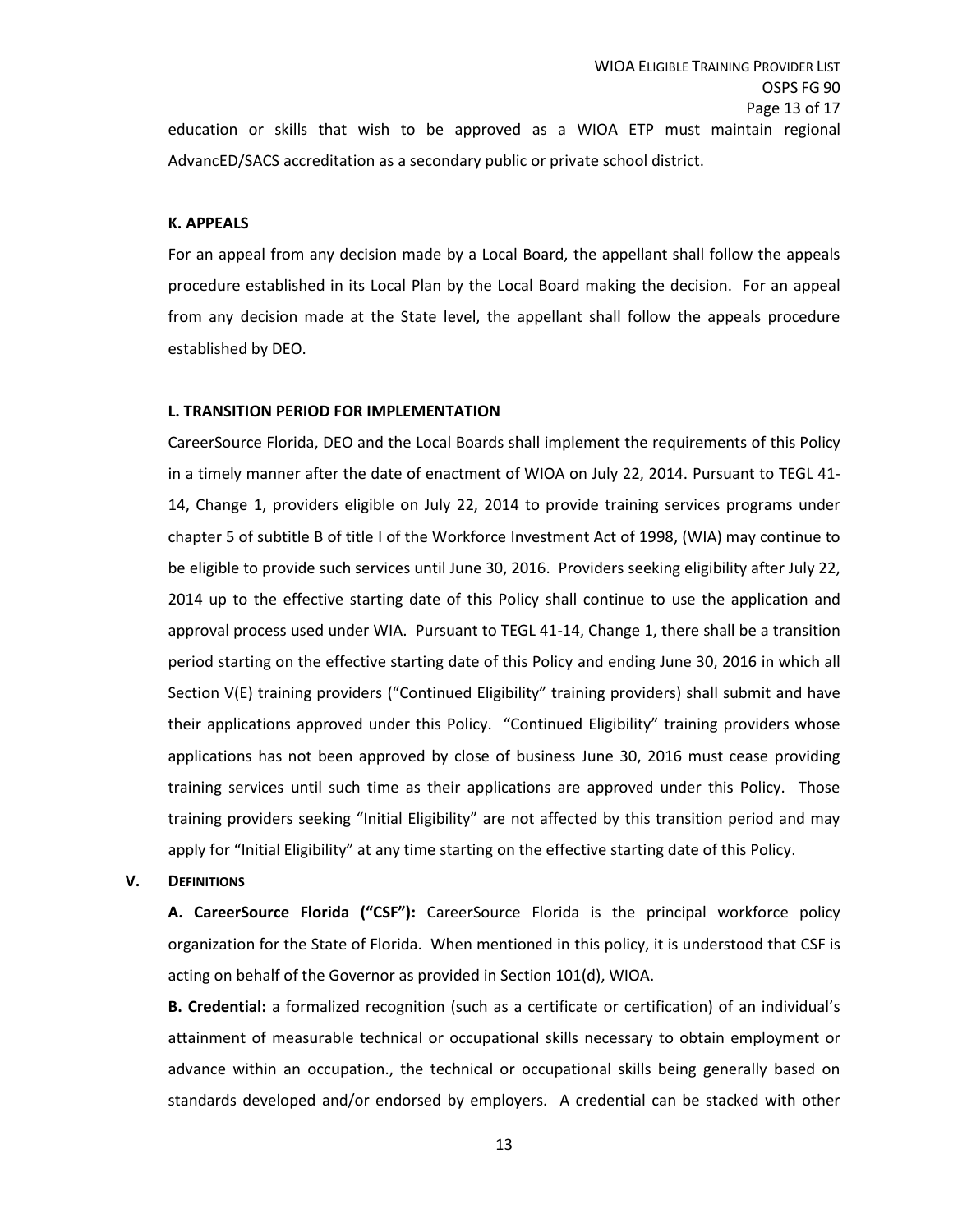credentials as part of a sequence to move an individual along a career pathway or up a career ladder. (A "work readiness" certificate is not included in this definition because it does not document "measurable technical or occupational skills necessary to gain employment or advance within an occupation.")

**C. Department of Economic Opportunity ("DEO"):** The Department of Economic Opportunity is Florida's state workforce executive agency and is CSF administrative entity for this policy. When mentioned in this policy, it is understood that DEO is acting on behalf of the Governor as provided in Section 101(d), WIOA.

**D. Eligible Training Provider ("ETP"):** A provider of training services programs who has met the eligibility requirements to receive WIOA Title I Adult and Dislocated Worker funds for providing training services programs to eligible individuals. Eligible training providers may also receive Title I Youth funds through ITAs under certain conditions, see Section B. An ETP is an ETP only for the LWDBs which have approved the ETP for their Local Areas and only for the program(s) which each LWDB has approved the ETP to provide in that LWDB's Local Area. An ETP approved by one LWDB does not necessarily mean the ETP will be approved by other LWDBs as each LWDB's ETP criteria and need may differ. An ETP's program(s) approved by one LWDB does not necessarily mean the program(s) will be approved for other Local Areas as the other LWDBs' criteria and need for the program(s) may differ. An ETP will be listed on the LWDB's Local ETPL only if the ETP has its program(s) currently approved by the LWDB compiling the Local ETPL.

**E. Participant:** A person who is eligible under, and receiving training services under, Title I-B in an approved program from an approved training provider.

**F. Program completer:** A program participant who has met all the requirements of a training program.

**G. Program of Training Services:** A training services program is one or more courses or classes, or a structured regimen that leads to one or more of the following:

1) A recognized post-secondary credential, secondary school diploma or its equivalent, or;

2) Employment, or;

3) Measurable skill gains toward such a credential or employment.

**H. Recognized Postsecondary Credential**: A formalized recognition consisting of an industryrecognized certificate or certification, a certificate of completion of an apprenticeship, a license recognized by the State or Federal Government, or an associate or baccalaureate degree.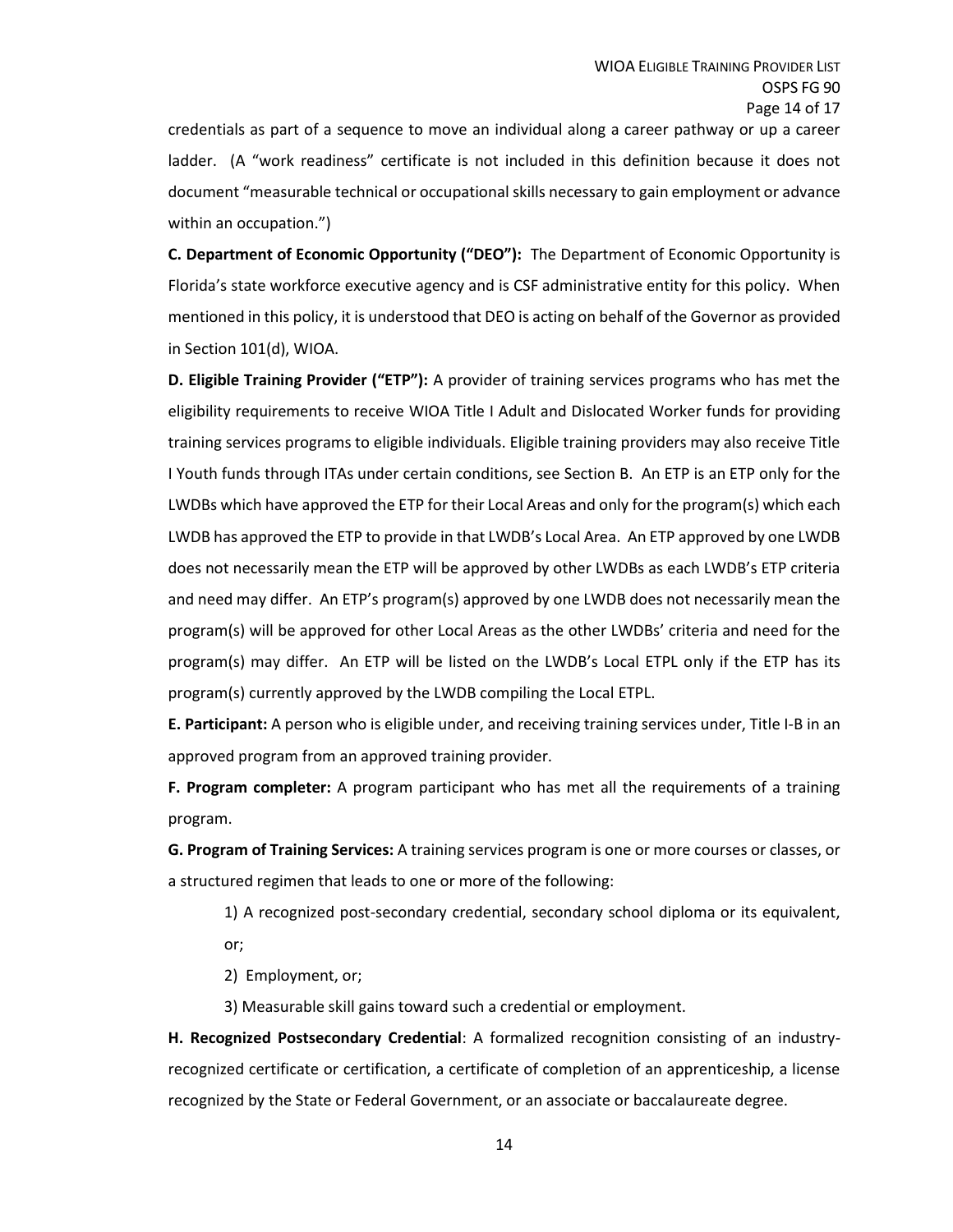**I. Targeted Occupation Lists (TOL):** These are the lists, compiled locally as well as statewide, which define demand occupations based on short and long term growth forecasts with a focus on occupations requiring high skills and provide high wages. Local TOLs are compiled and approved by Local Boards in consultation with DEO's Labor Market Statistics Center, based on data provided by the Workforce Estimating Conference as well as additional data provided by the Local Boards themselves. The state list is a compilation of the local TOLS from the 24 Local Boards. Unless excepted, training services programs for adults and dislocated workers must be directly linked to demand occupations on the local and/or state lists. Pursuant to TOL policy, Local Boards may add or remove occupations based on local needs or requirements.

#### **VI. ATTACHMENTS (if applicable)**

Attachment 1 – Performance Reporting

Attachment 2 – Out of State Training Institutions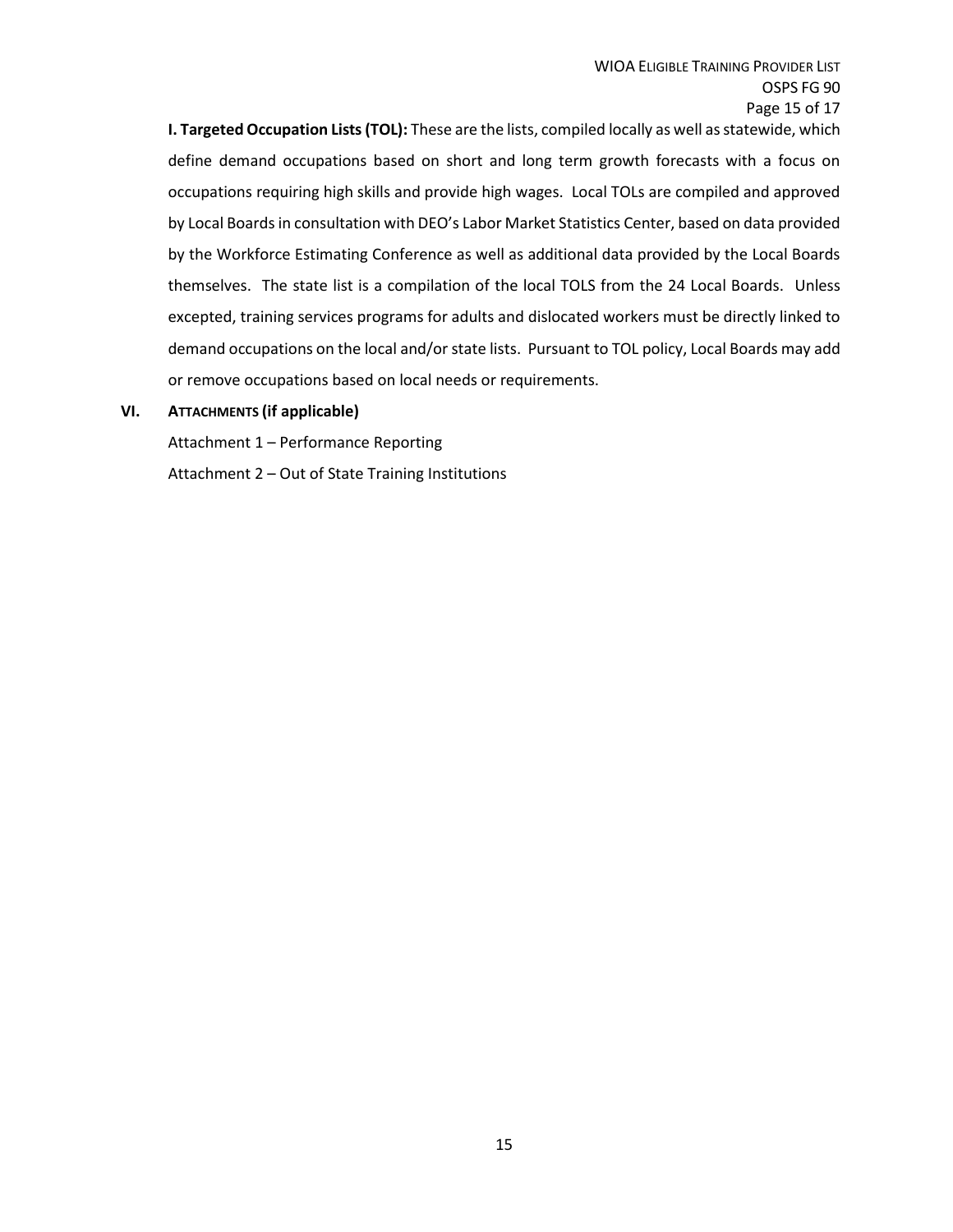#### **ATTACHMENT 1**

#### **PERFORMANCE REPORTING**

Training providers' performances in respect to the performance accountability measures and other matters for which information is required under section 122(b)(2), WIOA include:

- I. Information on the performance of the provider with respect to the following performance accountability measures described in section 116(i)(I-IV), WIOA, for such participants (taking into consideration the characteristics of the population served and relevant economic conditions), and information specifying the percentage of such participants who entered unsubsidized employment in an occupation related to the program, to the extent practicable;
- II. The percentage of program participants who are in unsubsidized employment during the second quarter after exit from the program;
- III. The percentage of program participants who are in unsubsidized employment during the fourth quarter after exit from the program;
- IV. The median earnings of program participants who are in unsubsidized employment during the second quarter after exit from the program;
- V. The percentage of program participants who obtain a recognized postsecondary credential, or a secondary school diploma or its recognized equivalent during participation in or within 1 year after exit from the program. (For the purposes of this clause, program participants who obtain a secondary diploma or its recognized equivalent shall be included in the percentage counted only if such participants, in addition to obtaining such diploma or its recognized equivalent, have obtained or retained employment or are in an education or training program leading to a recognized postsecondary credential within one (1) year after exit from the program.)